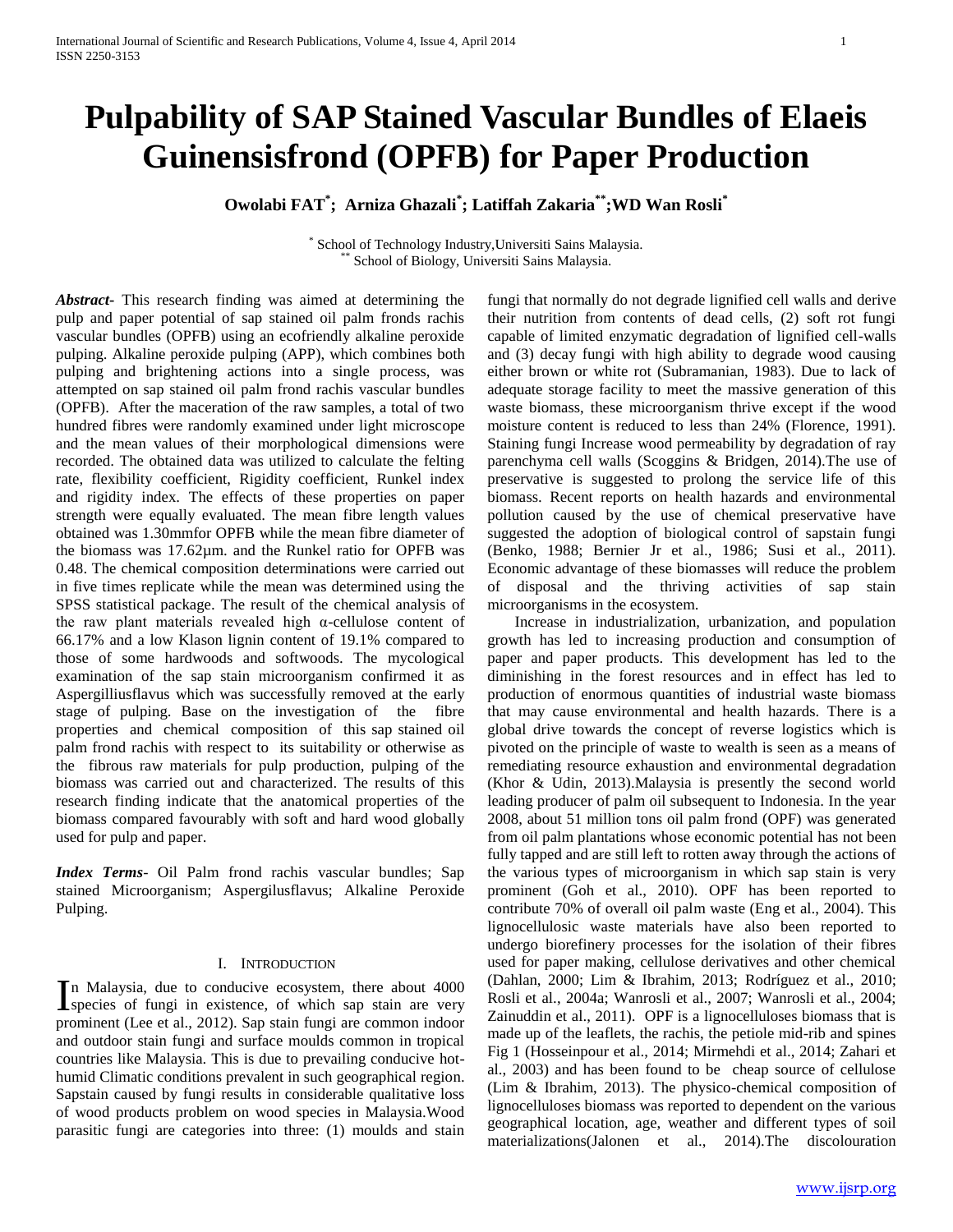observed on the OPFB, was caused by sapstain fungi as a result of superficial growth of mould fungi which secrets some coloured melanin-based pigments in the cell to create a conducive environment for their growth. Although sap stain fungi do not have any significant effect on the strength properties of the predated biomass, they are reported to live on the nutrients from the components of the protoplasm in the parenchyma cells(Mauseth, 2012). In Malaysia, the concept of green revolution is pursued through reverse logistics and green product design which employ green supply chain management practices that are being implemented to demonstrate firm's commitment to environmental sustainability. Various governmental agencies are coming out with different environmental regulations while on the other hand academics and researchers are contributing solutions and suggestions in different country contexts. This has led to the search for the suitability of some of these microbial invested lignocelluloses in various industrial endeavours.



 Since the introduction of alkaline Peroxide Mechanical Pulping (APMP) by Andritz Sprout-Bauer in 1989 , which is consider as an upgrading of the Chemi-Thermo-Mechanical Pulping (CTMP) process (Y. Dermawan & Ghazali, 2011)), various researchers have been investigating this eco-friendly pulping protocols with respect to its general acceptability. Despite the success attempts recorded in the application of APMP on Empty fruit bunches EFB, Ghazali and co-workers reported another success achieved in using a pulping methodology with modified working principle of APMP on EFB (A Ghazali et al., 2009). The simplified modified technique called Alkaline Peroxide Pulping (APP) recorded good pulp product of EFB pulp and improved paper quality as obtained in the APMP-EFB pulping at the laboratory level. Since the report on the use of APP which unlike the APMP eliminates the multiple stages of chemical impregnations and refining stages, its application in research and development have been successfully done using the new APP pulping technique work(Y. M. Dermawan, Ghazali, et al., 2014; Y. M. Dermawan et al., 2011; Y. M. Dermawan, Kamaluddinm, et al., 2014; Arniza Ghazali et al., 2012; M. Rosnah et al., 2010). This paper reports the paper properties, fibre characteristics and the chemical properties of the sap stain raw materials with respect to its suitability in the pulp and paper industries.

#### **II.** MATERIALS

 The leaf shredded oil palm frond Mid-rib was supplied from BalikPulau Malaysia. The rachis was cut off its spined petiole midrib and the fibrous strands of the rachis which consisted of vascular bundles was extracted and kept in plastic bag in the paper laboratory at the Universiti Sains Malaysia (USM)**.** Three days after the extraction, the growth of the blackish microorganism was being noticed which later grew to cover the whole extracted strands in the plastic bag after a period of thirty days. The sodium hydroxide and hydrogen peroxide of Merck Schuchart, Germany was procured from local chemical vendors.

# III. METHOD

#### **Mycological investigation of sap stain fungi**

 The identification of the sap stain microorganism which was suspected to be fungi was explored using the basic mycological cultivating procedure describe by Samson, Robert et al.,2010 to identify the microorganism. The laboratory work was carried out at the Plant Pathology Lab. A at the school of Biology.grams of the potato agar powder was suspended in 500ml of cold distilled water .The mixture was heated to boiling to dissolve the agar completely, with continuous stirring to enhance proper mixing of the agar. The agar was allowed to cool to about 45°C (temperature checked with help of the sterilized lab thermometer). The cooled agar mixture was pour into sterile Petri plates about 5mm deep and allowed to set. Once the gel hardened, they were refrigerated at the microbiology lab at the environmental division of the school of industrial technology. The plates were stored upside down with potato dextrose agar in upper half of plate. This was done to prevent condensation from dripping down and contaminating the agar growing surface. This was followed by direct inoculation of the sap stained biomass on the prepared agar. The strip of the vascular bundle with fungi growth was streaked directly on the agar. The inoculated plate was incubated in the incubator at the school of Biology at the temperature of  $28^{\circ}$ C. After the  $4^{\circ}$  day of inoculation the inoculums had started growing. The microorganism species was re inoculated in a prepared agar plate to get a pure culture. This took about three days. The isolated specie was prepared on a slide by smearing. The smeared slide was covered with slide cover, heat fixed and viewed under the Olympus light microscope model CX41, attached to an X-Camera model U-TUO,5XC-3 Japan Camera at the magnification of X40 attached to a computer at the school of Biology.

#### **Fibre biometry and morphology characteristics**

 The ground OPFB was macerated using the method as described by Franklin's (1945) and reported by(Frimpong-Mensah, 2007).This involved the introduction of the sample biomasses cut to about 5cm in a conical flask with 1:1  $H_2O_2/CH_3COOH$  solution mixture and heated at 70<sup>o</sup>C and the solution kept with intermittent shaking until all the fibres have been fully separated. The separated fibres were sieved using frighted glass crucible, washed thoroughly with distilled water and mounted on a slide for the determination of the fibre dimensions. The fibre dimensions were measured, using a projected Olympus light microscope (BH-2) coupled to a CCD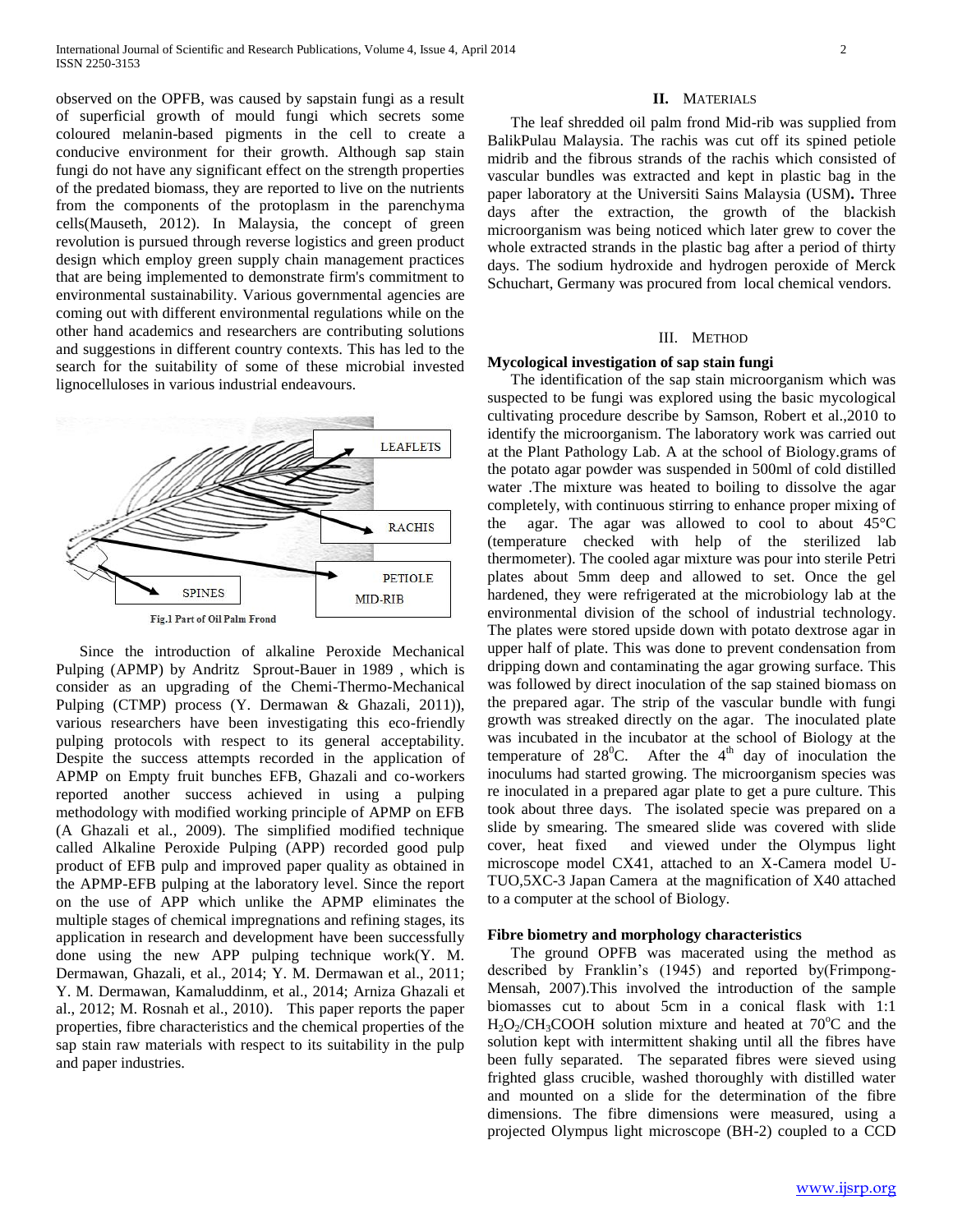camera connected to a computer at reasonable magnifications of 4X for fibre length and 40X for fibre diameter, lumen diameter and cell wall thickness respectively. For this, 200 fibres were randomly measured and the average was taken. The fiber length, fiber diameter, and lumen width were measured the average fiber dimensions were calculated and then the following derived indexes were determined:

Lumen diameter  $X$ 100 Elasticity coefficient  $(\%) =$  fibre dimeter thickness  $X$  100 Rigidity coefficient  $\left(\% \right) =$ <br>2X cellwallthickness fibre diameter  $Runkel index = **LumenDiameter**$ Fibre length *X* 100 Felting ratio (%): Cellwall thickness fibrelength Slenderness ratio  $=$  fibrediameter

#### **Chemical composition**

The raw materials were analysed for holocellulose,  $\alpha$ cellulose, Klason lignin, ash, alcohol–benzene extractable, cold and hot water and 1% soda soluble, in accordance with the applicable TAPPI standards: T-203-0S-61, T-222, T-221, T-204, T-257 and T-212, respectively in five replicates and the average recorded.

# **Alkaline peroxide impregnation**

 The oil palm fronds rachis vascular bundles was washed thoroughly**,** dried and milled. The OPFB was soaked in distilled water at 70 °C for 30 min, in order to remove extractives component(Y. Dermawan & Ghazali, 2011). At the end of the dewaxing process, the biomass particles were dewatered by pressing at 15 psi. Alkaline peroxide liquor was prepared in the ratios:- 1:1.5 of sodium hydroxide to hydrogen peroxide by weight percentages. The reaction was allowed to proceed for 10mins. 20mins, 30mins., 40mins.,50mins. and 60mins. at 70 ºC, after which the biomass was again pressed at 15 psi.

# **Refining and making of handsheets**

 Refining was conducted with a Sprout Bauer Refiner, to allow fibrillation. The screened fibres obtained were made into handsheets, according to (TAPPI, 1996).

#### **Paper testing**

 A total of six sets of handsheet with 10 sheets per set were prepared for the testing. The physical testing of the hand sheet was carried out in the paper testing instrument laboratory of USM with respect to the grammage and thickness while the mechanical testing conducted in the study involved:- burst index (TAPPI 403), tensile index (TAPPI 494), and tear resistance index (TAPPI 414). The optical testing included brightness, opacity and scattering coefficient of the handsheets (TAPPI 452).

#### IV. RESULT AND DISCUSSIONS

#### **Identification of the sap stain microorganism**

 The identification of the microorganism was based on the macro- and micro-morphology identification on high powered light microscope (Barry et al., 2009). This was done by viewing the prepared slide under the light microscope for the identification of mycelium and hypha arrangement. The Isolates selected were observed to have green colour colony grown evenly on PDA medium which was incubated at 37°C for 4 days. The macromorphic image of the isolate revealed a yellowish to light green colony (Fig.3).



 The light microscope revealed round-shaped vesicles (Fig.2), conidiophores somewhat greenish nodes and conidia spore round and light green (Fig.3). Based on the results of cell morphology observed, these isolates belong to the group of Aspergillus sp. that have the same characteristics, namely globular vesicles, conidiophores shaped translucent yellowish green, semi conidia spore round to round-shaped light green(Samson et al., 2010; Yunasfi, 2008).

# **Fibre characteristic of OPFB**

 The study of the morphological properties of the raw fibre is necessary since fibres retain most of their original structure

**Fig.2:Macromorphic image of fungi isolate Fig.3: Micromorphic image of fungi isolate**

during pulping and papermaking. This could serve as a predictive measure of the quality of the proposed paper that is intended. Despite the presence of the sap stain, the biomass is characterized with anatomical properties with the reported properties as obtained in a normal Oil palm biomass (Table 1). The average fibre length of 1.3mm OPFB is comparable with what obtained from Gmelina (0.8mm-1.3mm); Eucalyptus (0.7mm-1.3mm); Rice straw (0.5mm-1.0mm); Bagasse (1.0mm-1.5mm) etc. which are being used commercially for pulp and paper production, as reported by (Atchison, 1995). The large lumen width of 11.64µm is expected to have positive impact on the beating process of the pulp. The observed large cellwall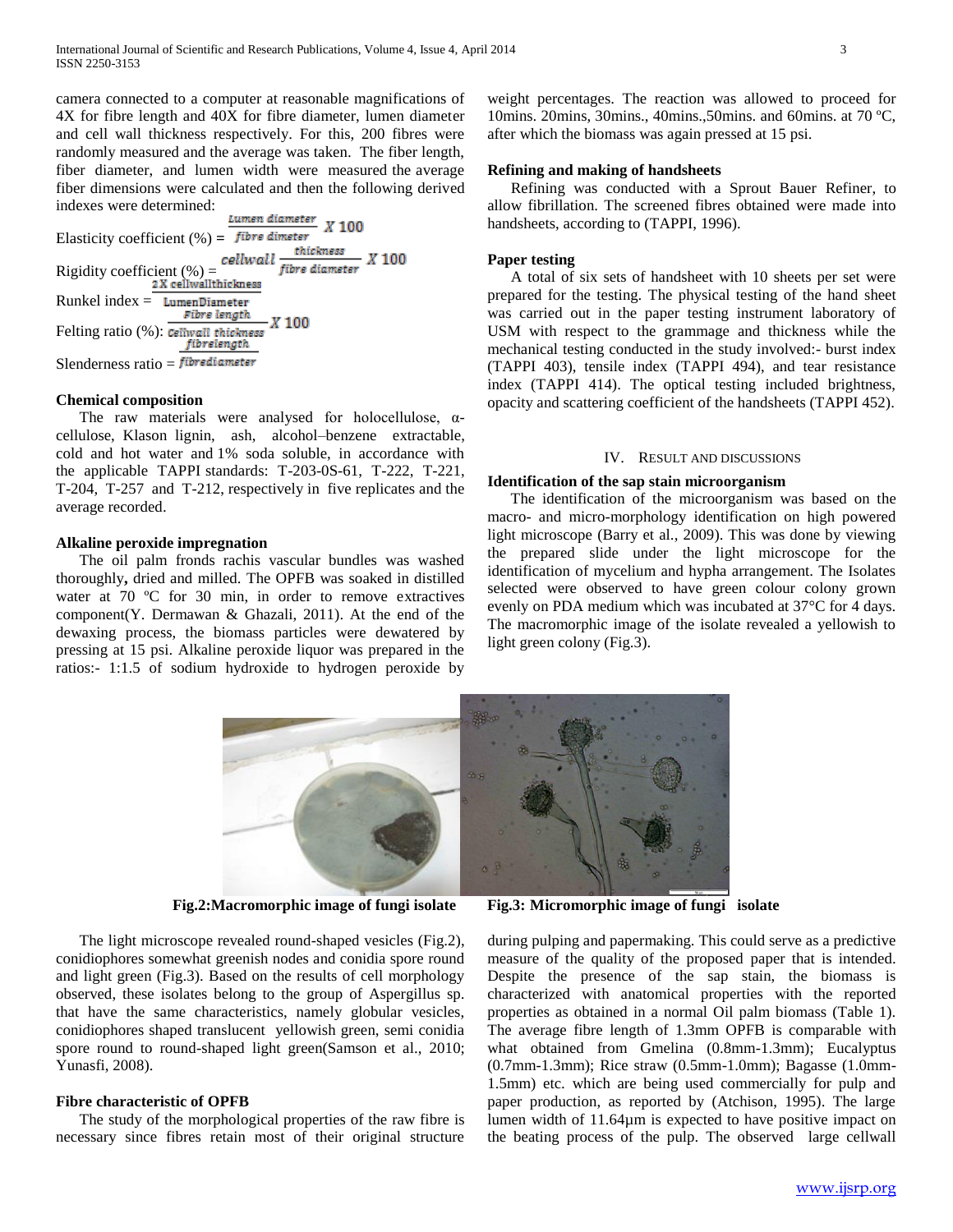thickness of OPFB from Table1 is expected to positively affect the bursting strength, tensile strength and folding endurance of paper while the relatively low value as indicated in table 1 could be attributed to the presence of the sap stain microorganism that have predated on the sap content of the biomass. Runkel ratio of less than one, indicates that cellulose obtained from this fibre is suitable for production of paper(Eroglu H. Bektas I & Tutus, 2010; Xu et al., 2006).

|              | Fibre  | Fibre     | Lumen                    | Cellwall                 | Runkel                   | Coefficie  | Rigidit | Slender | references            |
|--------------|--------|-----------|--------------------------|--------------------------|--------------------------|------------|---------|---------|-----------------------|
|              | length | diameter  | width                    | thickness                | Ratio                    | of<br>nt   | y Index | ness    |                       |
|              | (mm)   | $(\mu m)$ | $(\mu m)$                | $(\mu m)$                |                          | Elasticity |         | Ratio   |                       |
| <b>OPFB</b>  | 1.30   | 17.62     | 11.64                    | 2.3                      | 0.48                     | 64.28      | 66.62   | 84.25   | Present work          |
| OPF (strand) | 1.59   | 19.7      | -                        | 3.95                     | $\overline{\phantom{a}}$ |            | 80.61   |         | (Wan Rosli &          |
|              |        |           |                          |                          |                          |            |         |         | Law, $2011$ )         |
| <b>OPEFB</b> | 0.99   | 19,1      | $\overline{\phantom{a}}$ | 3.38                     | $\overline{\phantom{a}}$ |            | 55.43   |         | (Wan Rosli &          |
|              |        |           |                          |                          |                          |            |         |         | Law, $2011$ )         |
| OPT (whole)  | 1.32   | 35.3      | -                        | 4.4                      | ٠                        |            | 20.72   |         | (Husin et al.,        |
|              |        |           |                          |                          |                          |            |         |         | 1985)                 |
| OPT (strand) | 0.96   | 29.6      | $\overline{\phantom{a}}$ | 4.8                      | ٠                        |            | 42.64   |         | (Khoo $&$ Lee,        |
|              |        |           |                          |                          |                          |            |         |         | 1991)                 |
| Acacia       | 0.9    | 22.3      | 2.9                      | $\overline{\phantom{a}}$ | $\overline{\phantom{a}}$ |            | 22      |         | <b>K.N.,</b><br>(Law) |
| Mangium      |        |           |                          |                          |                          |            |         |         | 2000                  |

**Table 1: Fibre characteristic of Oil Palm Biomass (%)**

 The generally acceptable value for slenderness ratio of papermaking fibres are more than 33(Xu et al., 2006). From tables 1 the slenderness ratio of OPFB is higher which an advantage as pulp and paper material is.

 The flexibility ratio that give quality writing paper are categorize under the following conditions(Bektas et al., 1999; Istas et al., 1954).:-

- a. High elastic fibres having elasticity coefficient greater than 75.
- b. Elastic fibres having elasticity ratio between 50 to 75.
- c. Rigid fibres having elasticity ratio between 30 to 50.
- d. High rigid fibres having elasticity ratio less than 30.

 Agreeing to the above classification, flexibility coefficient of OPFB is 84.25 indicates the property of the fibre with high elasticity.

# **Chemical composition of OPFB**

 The characteristics high chemical contents of the oil palm biomass are reflected in the general results obtained in table 2. The various diversity observed in the composition, could be attributed to a lot of factors which include the geographical location of the biomass, and the position within the plants(Jalil A.A. et al., 1991; Khoo & Lee, 1991). The high lignin in OPFB is a major characteristic of the oil palm biomass due to it protective and strength properties in the plant. Despite the presence of the sap-stain the values still fall within what is obtainable in some hard wood and soft wood(Tsoumis, 1991). The oil palm frond is the photosynthetic portion of the oil palm plant hence the observed high  $α$ -cellulose content of the biomass is not unconnected with the strategically positioning of the OPFB on the oil palm frond system. This high  $\alpha$ -cellulose content is an advantage with respect to the strength property when used for pulp and paper(Khalil et al., 2007). The low extractive content with respect to the other non affected biomass could be attributed to the presence of the sap stain microorganism. Sap stain microorganism has been reported to remove some resinous materials in the extractives which cause pitch problem in pulping process (Farrell et al., 1997) which is a relative advantage as paper material.

|             | A/B          | 1%         | Holocellu | $\alpha$ - | Lignin( | Ht<br>water | Ash    | references            |
|-------------|--------------|------------|-----------|------------|---------|-------------|--------|-----------------------|
|             | Solubility(% | Solubility | lose (%)  | Cellulose( | $%$ )   | solubility( | $(\%)$ |                       |
|             |              |            |           | $%$ )      |         | $\%$ )      |        |                       |
| <b>OPFB</b> | 5.56         | 22.51      | 78.39     | 66.17      | 19.1    | 9.88        | 3.72   | Present work          |
| <b>OPF</b>  | 5.2          | 36.4       | 67.4      | 49.6       | 19.4    | 17.5        | 4.9    | (Jalil A.A. et al.,   |
| (whole)     |              |            |           |            |         |             |        | 1991)                 |
| <b>OPF</b>  | 7.12         |            | 73.85     |            | 16.37   |             |        | (Hassan<br>al.,<br>et |
| (whole)     |              |            |           |            |         |             |        | 1991)                 |
| <b>OPF</b>  | 7.33         |            | 76.15     |            | 16.59   |             |        | (Hassan<br>al.,<br>et |
| (strand)    |              |            |           |            |         |             |        | 1991)                 |
| <b>OPF</b>  | 5.50         | 36.1       | 78.6      |            | 18.5    | 14.1        | 3.7    | (Hosokawa<br>et       |

**Table 2: Chemical composition of Oil Palm Frond (OPF) (%)**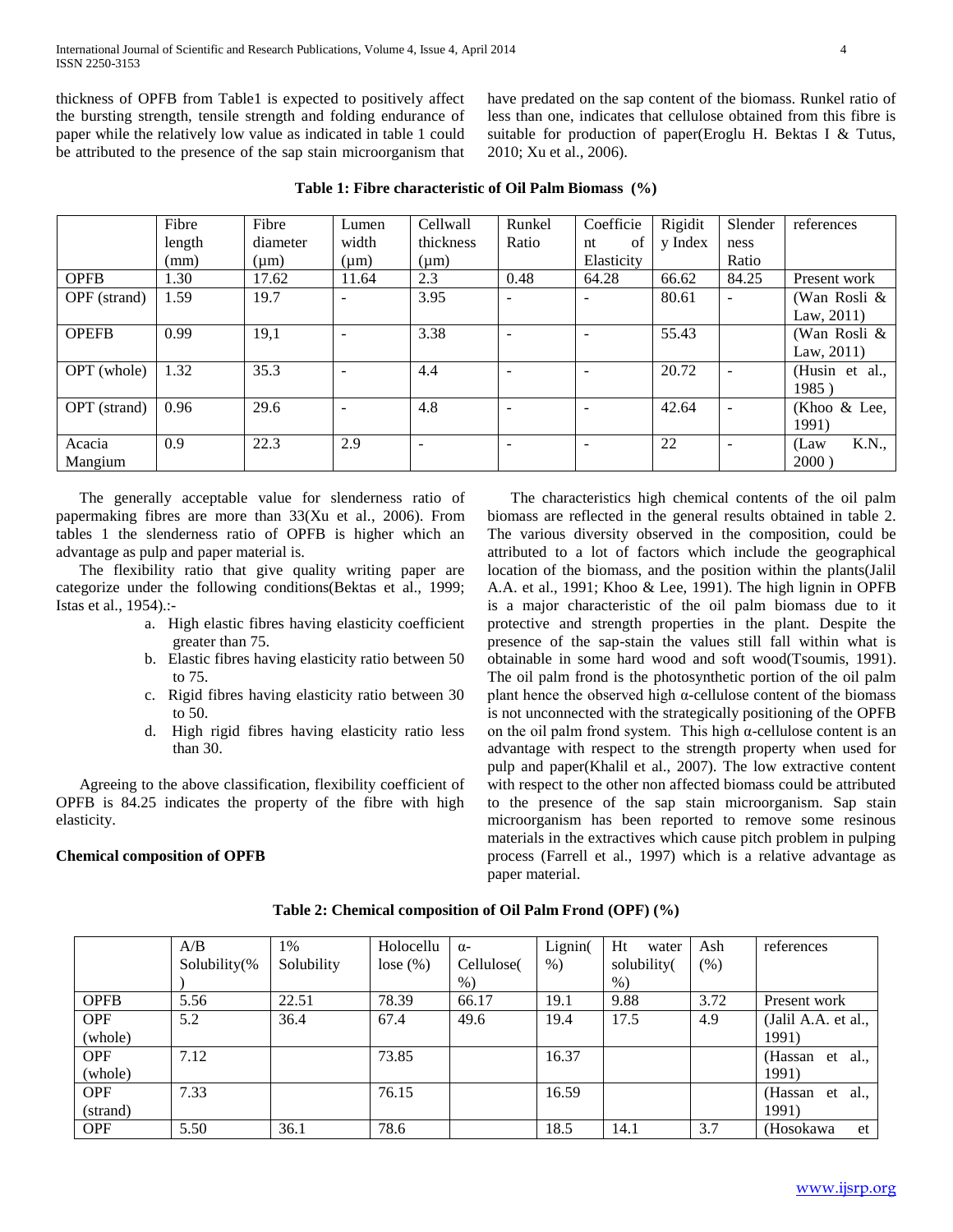International Journal of Scientific and Research Publications, Volume 4, Issue 4, April 2014 5 ISSN 2250-3153

| (strand)               |             |      |       |           |       |      |          | al., 1989)                       |
|------------------------|-------------|------|-------|-----------|-------|------|----------|----------------------------------|
| <b>OPEFB</b>           | 3.7         | 14.5 | 82.4  |           | 18.8  | 7.5  | 1.3      | Law (Law et al.,<br>2007)        |
| <b>EFB</b>             | 0.9         | 17.2 | 70.0  | 42.7      | 17.2  | 2.8  | 0.7      | (Khoo<br>$\&$<br>Lee.<br>1991)   |
| <b>OPT</b><br>(whole)  | 9.8         | 40.2 | 45.7  | 29.2      | 18.8  | 14.2 | 2.3      | Husin<br>et<br>al., 1985         |
| <b>OPT</b><br>(strand) | 1.2         | 19.5 | 71.8  | 45.8      | 22.6  | 2.5  | 1.63     | Khoo&Lee 1991                    |
| Acacia<br>Mangium      | 4.8         | 16.4 |       |           | 25.6  | 6.16 |          | Wan<br>$\&$<br>Law<br>Rosli 2000 |
| <b>OPF</b>             | 4.5         |      | 83.5  | 49.8      | 20.5  |      | 2.4      | Abdul Khalil et<br>al., 2006     |
| Soft Wood              | $0.2 - 8.5$ |      | 60-80 | $30 - 60$ | 27-37 |      | $\leq$ 1 | Tsoumis 1996                     |
| Hard Wood              | $0.1 - 7.7$ |      | 71-89 | $31 - 64$ | 14-34 |      | $\leq 1$ | Tsoumis 1996                     |

 The low alkaline and hot water solubility of the rachis in table 2 indicates minimum biology oxygen demand (BOD) and chemical oxygen demand (COD) is expected to be generated in the mill effluence(Wan Rosli & Law, 2011)..

# **Influences of Alkaline Peroxide impregnation on the sap stain Biomass**

 Generally it was observed that at the end of the impregnation prior to refining process the black stain deposited on the biomass by the sap stain microorganism disappeared resulting in good pulp which was washed, dried and weighed to get the yield. This was due to the effect of the pre-treatment soaking in the distilled water at high temperature. At high temperature the microorganism must have died. At this condition the biomass had absorbed the water, swell up to enhance the impregnation of the alkaline peroxide which also increased the surface area of the biomass for the chemical penetration that remove the black stain and the residual spores of the microorganism. The absence of the microorganism was later confirmed after the culturing of the pulp. It was observed that the inoculated plates did not show any sign of microbial growth after seven days of incubation. This confirmed the effective elimination of the presence of the microbe by the adopted alkaline peroxide (APP) pulping protocol.

**Influences of Cooking Variables on the yield**



**Fig 4: MECHANISM OF ALKALINE PEROXIDE PULPIN**

 The characteristic of the pulp from alkaline peroxide pulping was shown in Fig.5. While there was gradual increase in the yield with time the reverse was observed with respect to the residual lignin percentage. In the presence of sodium hydroxide, and absence of any stabilising agents like diethylenetriaminepentaacetic acid (DTPA), ethylenediaminetetraacetic acid (EDTA) etc hydrogen peroxide is unstable and readily decomposes to generates more active radicals such as the hydroxyl radicals (HO·) and superoxide anion radicals  $(O_2)$  (fig.5). These intermediate products are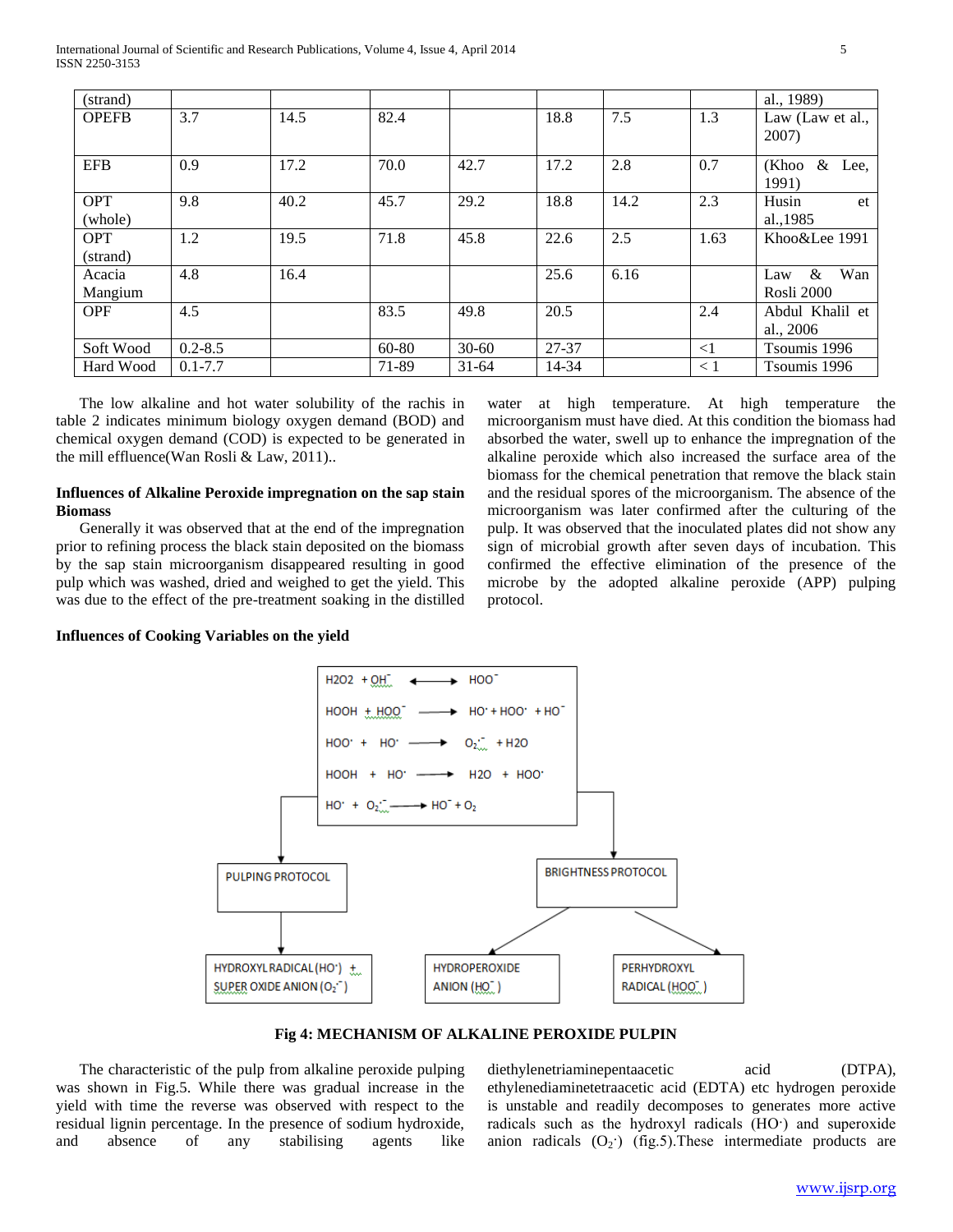capable of causing delignification and bleaching effect of the lignocelluloses biomass. This dual role of hydrogen peroxide in

delignifying and bleaching is summarized as shown in Fig. 5 (Gould, 1984, 1985).



 Approximately 50% of delignification and dissolution of the hemicelluloses at 25 $\degree$ C in an alkaline solution of 1% H<sub>2</sub>O<sub>2</sub> have been reported (Gould, 1984). Apart from activating the decomposition of hydrogen peroxide, sodium hydroxide has powerful swelling ability for lignocellulosic materials which paves easy penetration for the generated radicals in the alkaline peroxide premix. Delignification reaction in lignocelluloses biomass involve the cleavage of the phenolic  $\alpha$ –O–4 linkages, cleavage of non-phenolic β–O– 4 linkages, and removal of residual lignin fractions, either by cleavage of carbon– carbon linkages or by carbohydrate degradation, releasing lignincarbohydrate fractions, which are mainly oxidised into aliphatic carboxylic acids (Buxton et al., 1988). These active hydroxyl radicals and superoxide anion radicals (Fig.5), participate actively in the delignification of lignocelluloses at room temperature.

# **Paper Testing**

# **MECHANICAL PROPERTIES**

 The result of the mechanical indices of the paper produced from Alkaline peroxide pulp of OPFB was graphically displayed in Fig 6 showing the error bar with standard error**.** Tensile test results reflect the intimate structure of paper and the properties of its Individual fibres. The dimensions and strength of the individual fibers, their arrangement, and the extent to which they are bonded to each other are all important factors contributing to test results.

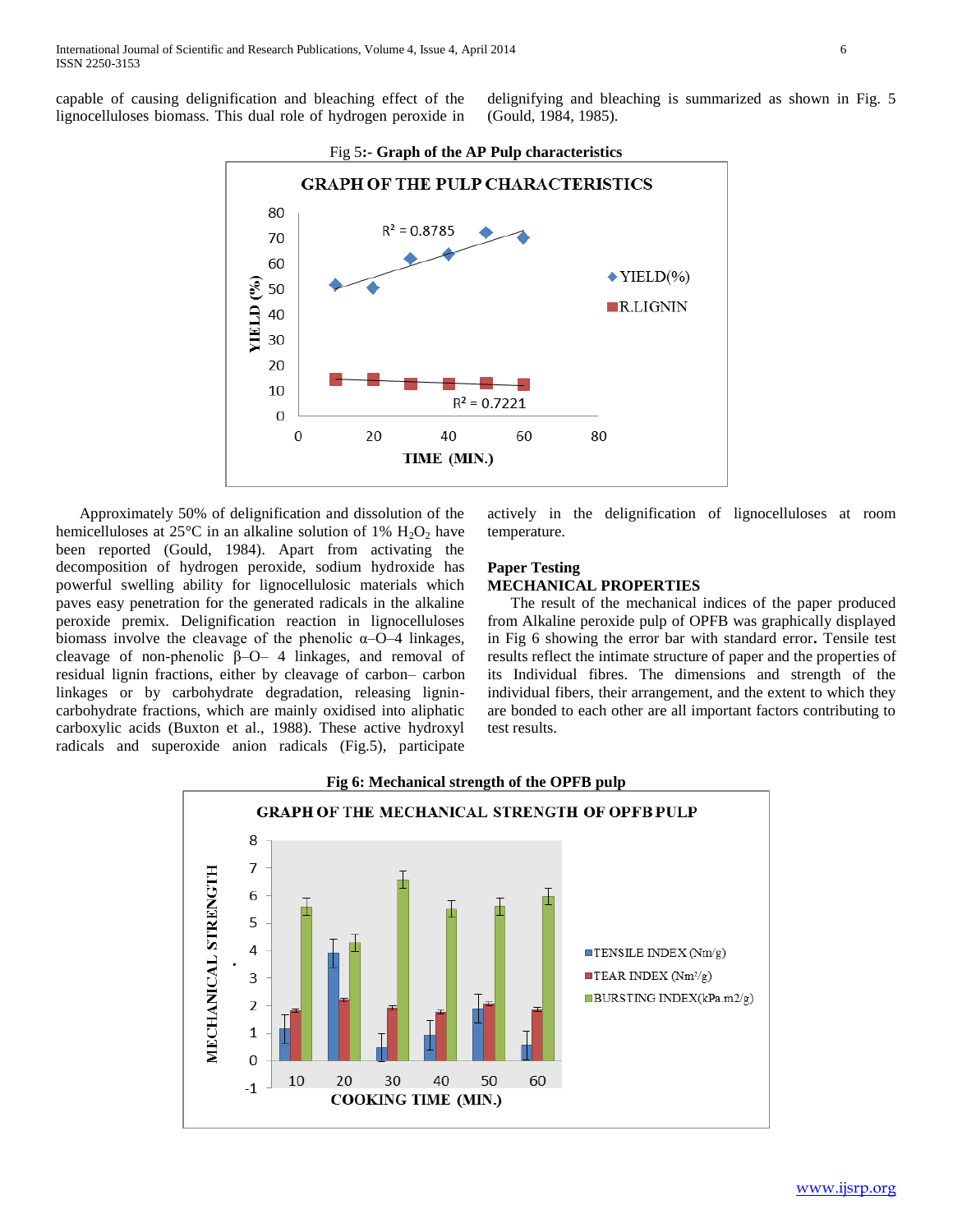The result reflects the synergistic effect of the alkaline peroxide charge on the tensile index with time at higher concentration. The graph shows general increase in the tensile index with time. This is as a result of possibility of higher delignification and generation of hydrogen bonding which enhances the interfibre bonding as time increases. Tensile strength can also be influence by the mechanical abrasion of the impregnated fibre by the refining process, this is due to the generation of both internal and external fibrillations.

 Among the factors affecting the Bursting strength is, degree of bonding, individual fibre bonding, individual fibre strength, fibre length and fibre coarseness (Foelkel, 2007). Like what is obtainable in tensile index the result reflects the synergistic effect of the alkaline peroxide charge on the burst index The trend agrees with the report by earlier researchers that the burst Index has good and positive correlation with the tensile and tear Index (Ramírez et al., 2009) .

 Tearing resistance is an empirical property which is dependent upon fibre length and the bonding strength between the fibres. Tear strength depends on the interfibre bonding which depends on the strength of the hydrogen bonding in the paper formed. Wan Rosli and co-workers (2004a) reported that tear index is a function of both fibre strength and fibre interbonding which indirectly is dependent on the degree of delignification; the more lignin is removed, the more hydrogen bonding can occur, hence the stronger is the paper.

# **OPTICAL PROPERTIES**



 Handsheets prepared from alkaline peroxide pulping are generally characterized by high brightness and opacity as shown in fig 7 displaying the error bar with standard error. The main effects of hydrogen peroxide and alkali charge on brightness (measured as ISO) is shown in Fig 7. The alkaline peroxide bleaching of non-wood fibres have been widely reported (Hosseinpour et al., 2014; Mustajoki et al., 2010; M. Y. Rosnah et al., 2010).The alkali peroxide charge was the most influential

factor in relation to the brightness of oil palm frond Rachis pulp which is in tandem with the earlier report(Wanrosli et al., 2005). The mechanism of alkaline peroxide brightness consists of four major kinetic steps which include: adsorption of alkaline peroxide intermediate to the pulp fibre walls; removal of chromophoric chemical reaction on the fibre wall; release of "light" organic products formed from the fibre wall; and oxidation chain reduction of the cleaved organic substances(Liu, 2003). The brightness involve multiple cite mechanism. The mechanism involve the generation of very active intermediate namely:- hydroxide anion and perhydroxyl radical (Fig. 4) which take part in the brightness mechanism. The generatedneuclophilichydroperoxide anion reacts with chromophoric substances in the cell-wall such as quinones, cinnamaldehyde, and ring-conjugated ketones in the lignin molecule converting them to non chromophoric species during the alkaline solution(Dence, 1996; Pan et al., 1998). The reaction which is site specific occurs simultaneously to achieve the ISO brightness and is not reversible(Liu, 2003). .

 The scattering coefficient of a pulp is a measure of surface area and fibre bonding. Higher surface area means higher level of unbounded fibres which translates to higher scattering coefficient. Larger surface area could be attributed to the presence of fine fibres which could contribute to large surface area if not bonded to the fibre. Reduction in scattering coefficient is desirable for the improved bonding and strength properties. The general high opacity observed is an indication of good printability of the paper formed from the OPFB pulp.

#### V. CONCLUSION

 From this study, we found that the growth of the sap stained fungi which was Aspergillius flavus on the OPFB does not have significant adverse effect on the pulp and paper properties of the biomass. The physicochemical properties of the vascular bundles from the frond of oil palm tree that deem fit to be used in papermaking are assessed and compared with other raw materials to see its viability. The initiative for total use of lignocellulosic oil palm biomass will definitely help in forest conservation and in building a sustainable future through effective environmental practices and solves the waste disposal crisis in oil palm growing countries. This information is necessary as it will help in encouraging the use of such biomass in pulp and paper industries. It is important to produce a pulp of acceptable brightness with a significant dissolution of lignin but a minimal degradation of cellulose. APP is aa high-yield pulping method, which is capable of producing pulp of acceptable brightness with a significant dissolution of lignin and minimal degradation of cellulose.

#### REFERENCES

- [1] Atchison, J. (1995). Twenty-five years of global progress in non-wood plant fibre pulping–Historical highlights, present status and future prospects, Pulping Conference, 1-5 October 1995, Chicago, IL, USA. Tappi Proceedings, Book, 1, 91-101.
- [2] Bektas, I., Tutus, A., & Eroglu, H. (1999). A study of the suitability of Calabrian Pine (Pinusburtia, Jen) for pulp and paper manufacture. Turk. J. Agri.For., 23(3), 589-597.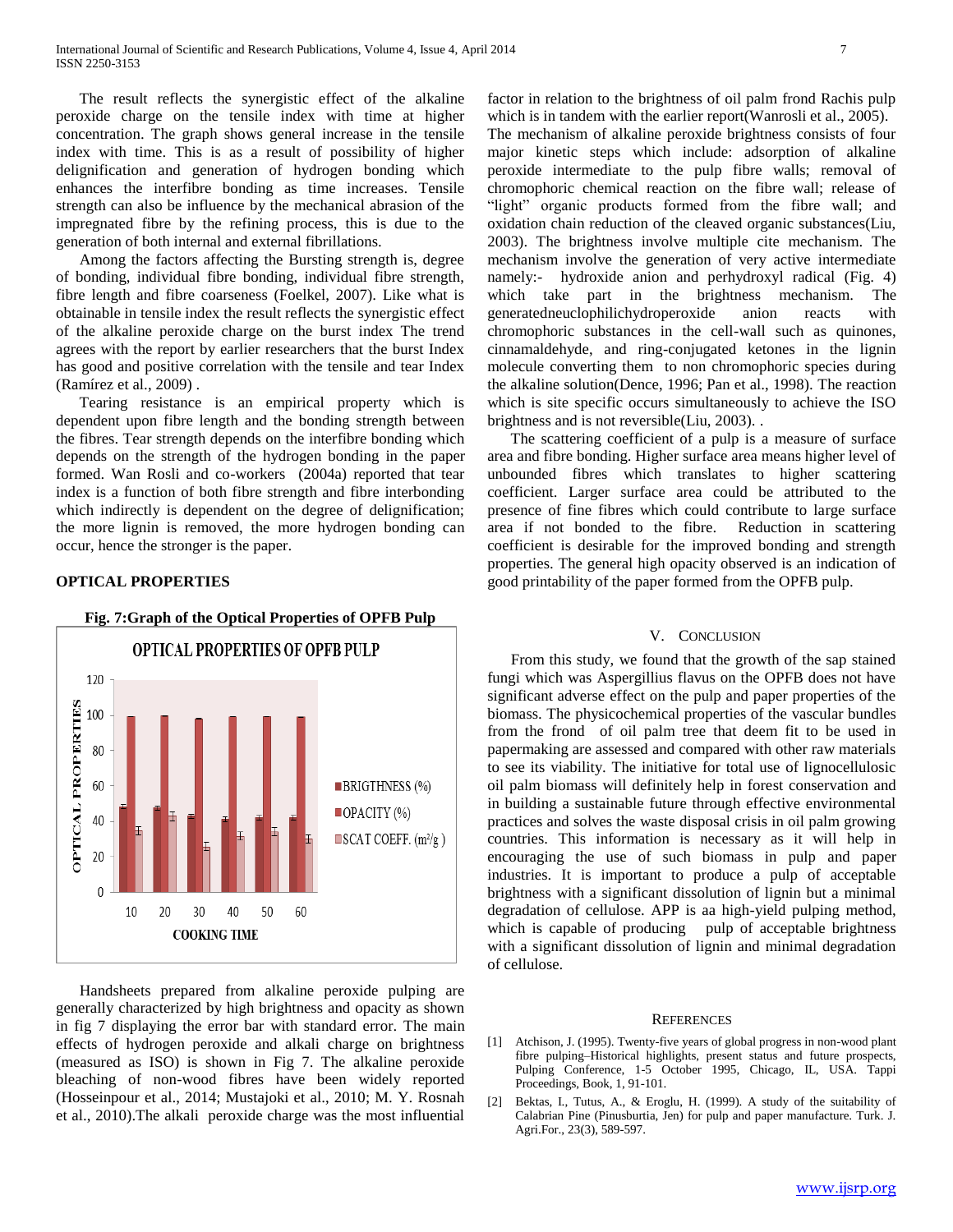- [3] Benko, R. (1988). Bacteria as possible organisms for biological control of blue-stain. Int. Res. Group on Wood Preserv. Stockholm, Sweden. IRG/WP/1339.
- Bernier Jr, R., Desrochers, M., & Jurasek, L. (1986). Antagonistic effect between Bacillus subtilis and wood staining fungi. Journal of the Institute of Wood Science, 10(5), 214-216.
- [5] Buxton, G. V., Greenstock, C. L., Helman, W. P., & Ross, A. B. (1988). Critical review of rate constants for reactions of hydrated electrons, hydrogen atoms and hydroxyl radicals. Phys. Chem. Ref. Data, 17, 513-886.
- [6] Dahlan, I. (2000). Oil palm frond: From waste material to commercial feed. Paper presented at the Symposium on Utilisation of Oil Palm Tree. Oil Palm Biomass: Opportunities and Challenges in Commercial Exploitation, Kuala Lumpur.
- [7] Dence, C. W. (1996). Chemistry of mechanical pulp bleaching. Pulp Bleaching — Principle and Practice. Atlanta, GA, : Tappi Press,.
- [8] Dermawan, Y., & Ghazali, A. (2011). Scanning electron microscopy for identification of paper strength development by two variations of refiner plate pattern. Paper presented at the 20 th Scientific Conference of the Electron Microscopy Society of Malaysia with Extraordinary Annual General Meeting.
- [9] Dermawan, Y. M., Ghazali, A., Daud, W., Rosli, W., Zukeri, M., Hafiz, M. R., & Kamaluddin, N. H. (2014). Alkaline Peroxide in Synergy with Mechanical Refining as Factor in the Development of EFB Paper Properties. Advanced Materials Research, 832, 488-493.
- [10] Dermawan, Y. M., Ghazali, A., Rosli, W., & Khairil, M. A. (2011). Effects of multiple chemical impregnation on APP of EFB. Cellulose Chemistry and Technology, 45(5-6), 355-360.
- [11] Dermawan, Y. M., Kamaluddinm, N. H., Ibrahim, R., Daud, W. R. W., Azhari1'G, B., & Ahmed3'h, I. (2014). Arniza Ghazali1""', Mohd Ridzuan Hafiz Mohd Zukeri1 'b.
- [12] Eng, K. T., Ooi, K. I., Rosma, A., & Mohd Azemi, M. H. (2004). Potential of oil palm fronds (OPF) as cultivation media for yeast growth. Proceedings of 3rd USM-JIRCAS Joint International Symposium: Lignocellulose: Materials for the Future from the Tropics, Malaysia.
- [13] Eroglu H. Bektas I, & Tutus, A. (2010). A study of the suitability of Calabrian Pine (Pinusburtia, Jen) for pulp and paper manufacture. Turk. J. Agri.For., 23(3), 589-597.
- [14] Farrell, R. L., Hata, K., & Wall, M. B. (1997). Solving pitch problems in pulp and paper processes by the use of enzymes or fungi Biotechnology in the Pulp and Paper Industry (pp. 197-212): Springer.
- [15] Florence, E. J. M. (1991). SAPSTAIN FUNGI OF SOME COMMERCIALLY IMPORTANTTIMBERS AND THEIR CHEMICAL CONTROL. KFRI Research Report 80 KERALA FOREST RESEARCH INSTITUTEPEECHI, THRISSUR, 1-27.
- [16] Foelkel, C. (2007). Advances in Eucalyptus Fiber Properties & Paper Products. Paper presented at the INTERNATIONAL COLLOQUIUM ON EUCALYTUS PULP.
- [17] Frimpong-Mensah. (2007). Fiber morphology in fast growth Gmelina arborea plantations. Morfología de la fibra en plantaciones de rápidocrecimiento de Gmelina arborea Madera y Bosques, 13((2), 3-13.
- [18] Ghazali, A., Kamaludin, N. H., Zukeri, M. R. H. M., Daud, W. R. W., & Ibrahim, R. (2012). Sequential Synergy of Alkaline Peroxide Treatment and Refining in Co-generating Filler for Pulp Web Augmentation. Iranica Journal of Energy and Environment (IJEE), 3.
- [19] Ghazali, A., Wan Rosli, W., & Law, K. (2009). Pre-treatment of oil palm biomass for alkaline peroxide pulping. Cellulose Chemistry & Technology, 43(7), 331.
- [20] Goh, C. S., Lee, K. T., & Bhatia, S. (2010). Hot compressed water pretreatment of oil palm fronds to enhance glucose recovery for production of second generation bio-ethanol. Bioresource technology, 101(19), 7362- 7367.
- [21] Gould, J. M. (1984). Alkaline peroxide delignification of agricultural residues to enhance enzymatic saccharification. Biotechnology and Bioengineering, 26(1), 46-52.
- [22] Gould, J. M. (1985). Studies on the mechanism of alkaline peroxide delignification of agricultural residues. Biotechnology and Bioengineering, 27(3), 225-231.
- [23] Hosseinpour, R., Latibari, A. J., & Fatehi, P. (2014). Hydrogen Peroxide Bleaching of Canola Straw Chemimechanical Pulp. BioResources, 9(1), 1201-1211.
- [24] Istas, J. R., Heremans, R., & Raekelboom, E. L. (1954). Caracteres generaux des bois feuillus due Congo belge en relation avec leur utilisation dans l'industrie des pates a papier. Etude detaillee de quelques essences. Publ. Inst. nat. Etude agron. Congro belge, ser. tech(43), 1-121.
- [25] Jalil A.A., Kazim, J., & Ramli R. (1991). Fiber properties and chemical constituent of oil palm fronds at different ages. Proc. National Seminar on oil Palm Trunk and other Palmwood utilization, Kuala Lumpur, Malaysia, 12-18. ,.
- [26] Jalonen, R., Hong, L. T., Lee, S. L., Loo, J., & Snook, L. (2014). Integrating genetic factors into management of tropical Asian production forests: A review of current knowledge. Forest Ecology and Management, 315, 191- 201.
- [27] Khalil, H. S. A., Alwani, M. S., & Omar, A. K. M. (2007). Chemical composition, anatomy, lignin distribution, and cell wall structure of Malaysian plant waste fibers. BioResources, 1(2), 220-232.
- [28] Khoo, K., & Lee, T. (1991). Pulp and paper from the oil palm. Appita, 44(6), 385-388.
- [29] Khor, K. S., & Udin, Z. M. (2013). Reverse logistics in Malaysia: Investigating the effect of green product design and resource commitment. Resources, Conservation and Recycling, 81, 71-80.
- [30] Lee, S. S., Alias, S. A., Jones, E. B. G., Zainuddin, N., & Chan, H. T. (2012). Checklist of Fungi of Malaysia Research. In M. o. N. R. a. Environment (Ed.), Checklist of Fungi of Malaysia Research Pamphlet (Vol. 132, pp. 980 ). Malaysia.
- [31] Lim, S.-H., & Ibrahim, D. (2013). Bioconversion of Oil Palm Frond by Aspergillus niger to Enhances It's Fermentable Sugar Production. Pakistan Journal ofBiological Sciences, 16(18), 920-926.
- [32] Liu, S. (2003). Chemical kinetics of alkaline peroxide brightening of mechanical pulps. Chemical engineering science, 58(11), 2229-2244.
- [33] Mauseth, J. D. (2012). Plants and People: Jones & Bartlett Publishers.
- [34] Mirmehdi, S. M., Zeinaly, F., & Dabbagh, F. (2014). Date palm wood flour as filler of linear low-density polyethylene. Composites Part B: Engineering, 56, 137-141.
- [35] Mustajoki, S. M., Leponiemi, A. P. M., & Dahl, O. (2010). Alkaline peroxide bleaching of hot water treated wheat straw. BioResources, 5(2), 808-826.
- [36] Pan, G. X., Bolton, J. L., & Leary, G. J. (1998). Determination of ferulic and p-coumaric acids in wheat straw and the amounts released by mild acid and alkaline peroxide treatment. Journal of Agricultural and Food Chemistry, 46(12), 5283-5288.
- [37] Ramírez, M., Rodriguez, J., Balocchi, C., Peredo, M., Elissetche, J. P., Mendonça, R., & Valenzuela, S. (2009). Chemical composition and wood anatomy of Eucalyptus globulus clones: variations and relationships with pulpability and handsheet properties. Journal of wood chemistry and technology, 29(1), 43-58.
- [38] Rodríguez, A., Rosal, A., & Jiménez, L. (2010). Biorefinery of agricultural residues by fractionation of their components through hydrothermal and organosolv processes. Afinidad: Revista de química teórica y aplicada, 67(545), 14-20.
- [39] Rosli, W. D. W., Law, K. N., Zainuddin, Z., & Asro, R. (2004a). Effect of pulping variables on the characteristics of oil-palm frond-fiber Original Research Article. Bioresour Technol, 93(3), 233-240.
- [40] Rosnah, M., Ghazali, A., Wan Rosli, W., & Dermawan, Y. (2010). Influence of alkaline peroxide treatment duration on the pulpability of oil palm empty fruit bunch. World Applied Sciences Journal, 8(2), 185-192.
- [41] Rosnah, M. Y., A., G., Wan Rosli, W. D., & Y.M., D. (2010). Influence of alkaline peroxide treatment duration on pulpabality of oil palm empty fruit bunch World Applied Sciences Journal, 8(2), 185-192.
- [42] Samson, R. A., Houbraken, J., Thrane, U., Frisvad, J. C., & Andersen, B. (2010). Food and indoor fungi: CBS-KNAW Fungal Biodiversity Centre Utrecht.
- [43] Scoggins, H., & Bridgen, M. (2014). Plants from Test Tubes: An Introduction to Micropropogation: Timber Press.
- [44] Subramanian, C. V. (1983). Hyphomycetes: Taxonomy and Biology. London: Academic Press.
- [45] Susi, P., Aktuganov, G., Himanen, J., & Korpela, T. (2011). Biological control of wood decay against fungal infection. Journal of environmental management, 92(7), 1681-1689.